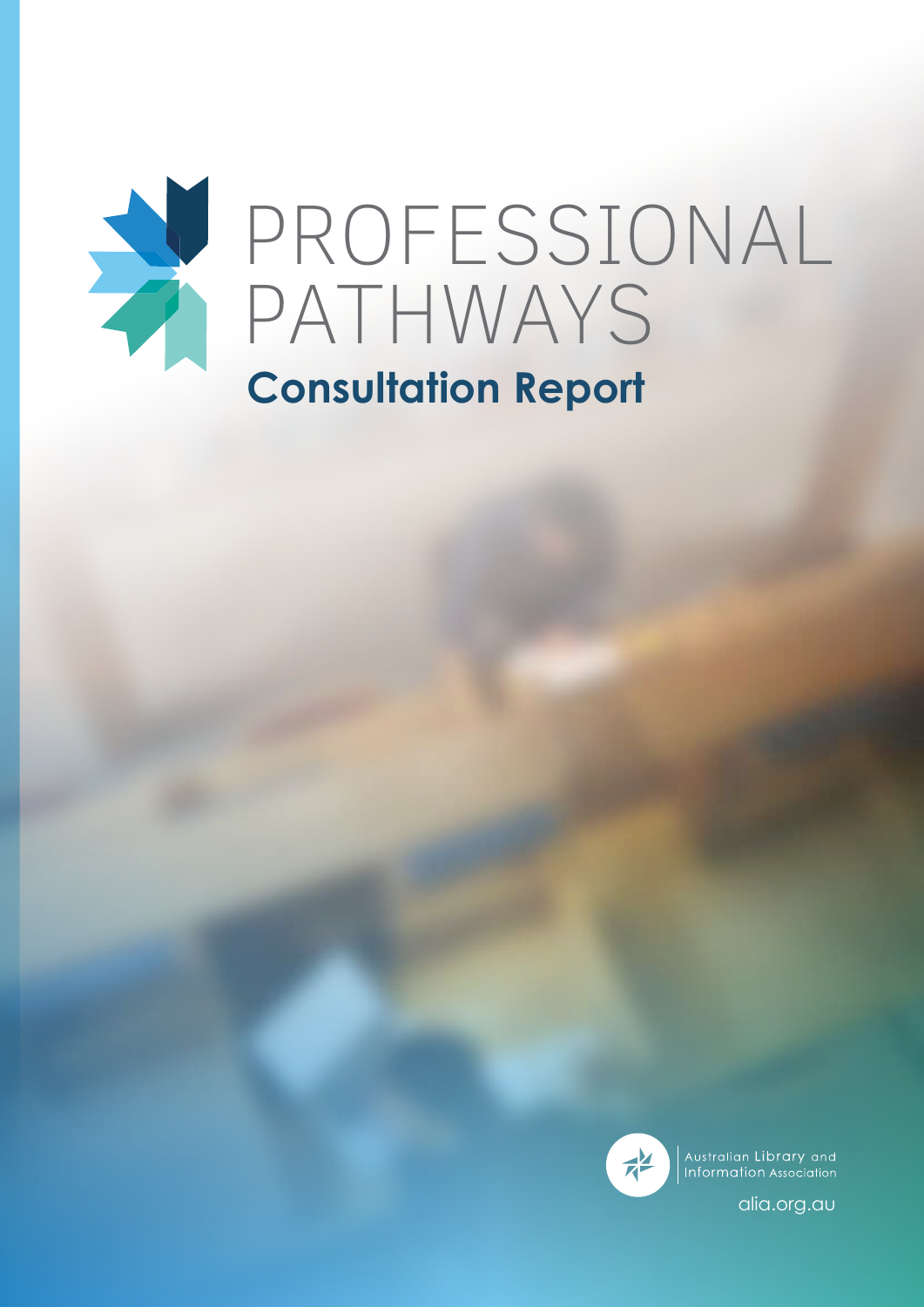









# **Contents**

| Introduction                 | З              |
|------------------------------|----------------|
| The consultation process     | 3              |
| Data collection and analysis | З              |
| The report                   | 4              |
| The themes                   | $\overline{4}$ |
| Professionalism              | $\overline{4}$ |
| Advocacy and marketing       | 5              |
| Partnerships                 | 5              |
| Early career support         | 6              |
| Leadership                   | 6              |
| <b>Diversity</b>             | 6              |
| Specialisations              | 6              |
| Change and sustainability    | 7              |
| Acknowledgments              | 7              |
| Further reading              |                |
|                              |                |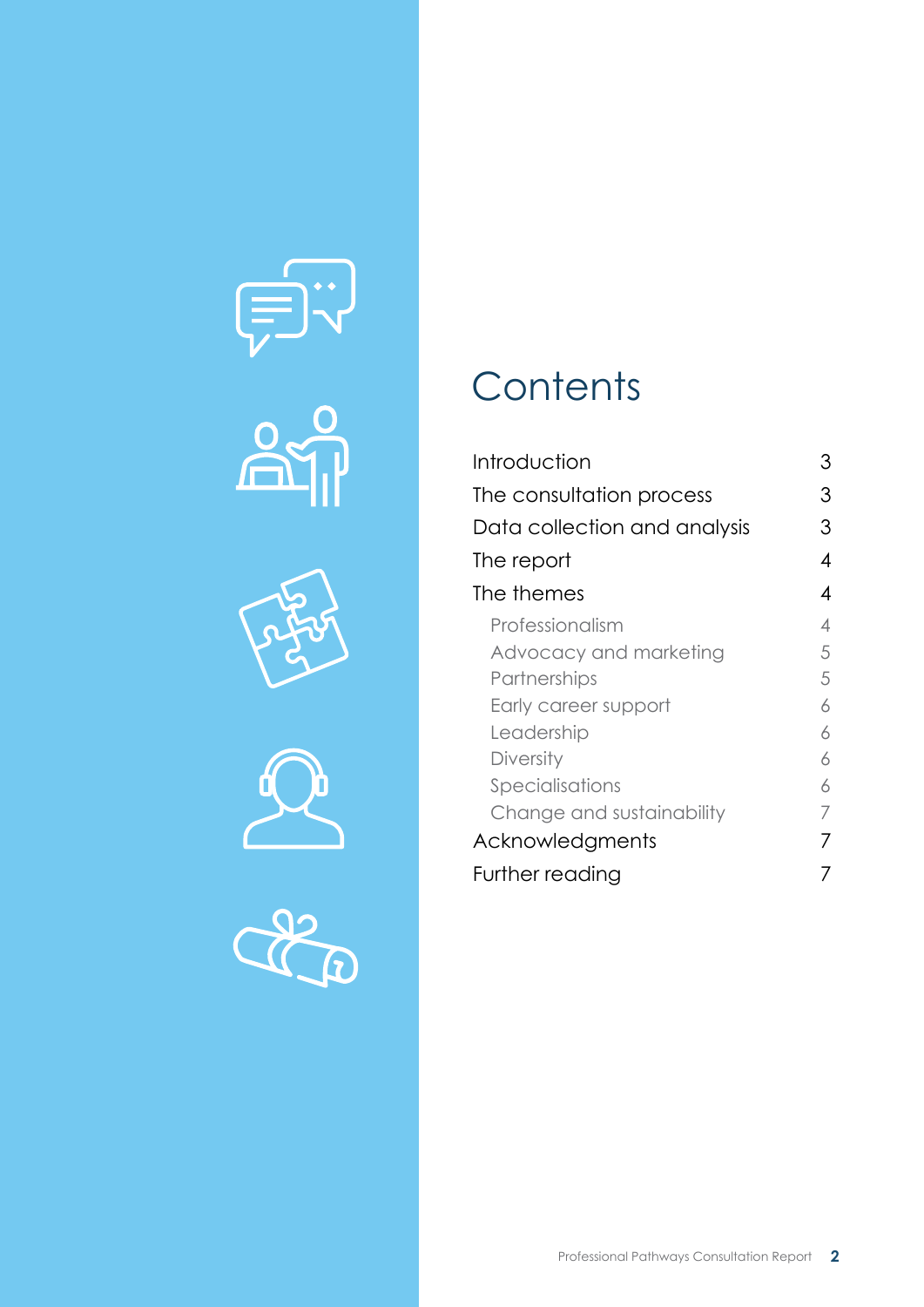# <span id="page-2-0"></span>Introduction

As the professional body for the library and information services (LIS) sector, ALIA exists to support the LIS profession. This is why we are excited to launch the Professional Pathways initiative, to ensure we have a diverse, skilled, valued and supported LIS workforce delivering quality library and information services that anticipate and meet the needs of the population.

In November 2020, ALIA released the consultation draft of the Professional Pathways initiative. The release started an intense period of consultation, during which time hundreds of people across the library and information sector engaged in the process, providing important feedback and addressing emerging issues. The consultation period culminated in the Professional Pathways Summit in February 2021.

This report provides a summary of the key themes that emerged during the three-month consultative process. This process has enabled ALIA to understand more deeply the needs and concerns of the sector we serve, and the challenges we may face. This document stands as a record of both the time, effort and thought that the sector contributed to the consultation, and of the themes that emerged, which will strengthen the project moving forward.

# The consultation process

#### *Now is the time for having the hard conversations.*

On 30 November 2020, ALIA released a consultation draft<sup>1</sup> of the Professional Pathways initiative on the ALIA website. ALIA used all available channels to communicate the launch to members and the wider public including direct email, a media release, notices in ALIA Weekly, a scrolling news item on the ALIA homepage, change of the ALIA email signature and social media.

The interest in the draft was even greater than anticipated. Between the consultation draft release on 30 November 2020 and the Professional Pathways Summit<sup>2</sup> on 16 February 2021, hundreds of members participated in consultations, sought further information, and gave feedback. The majority of the feedback was received during nine Town Hall online meetings (3 December 2020 – 28 January 2021). These Town Hall meetings were not only open to ALIA members but to anyone who had something to say about the future of the library workforce. The Town Hall meetings included sessions with an emphasis on particular sectors (for example health or academic libraries) or groups (such as students and new graduates). Most sessions were held over the Zoom platform and one session was held using Microsoft Teams to accommodate those who could not access other commercial platforms. A range of different time slots was offered, with two sessions (one in December and one in January) held outside of business hours. The sessions were recorded for internal use only, to allow ALIA staff to review.

Members were also encouraged to email or phone directly (as many did), and to raise feedback around Professional Pathways in other related meetings or events (for example committee meetings). Feedback was received in emails, letters, phone calls, videoconferences, meeting minutes and during conversations.

The consultation period was formally concluded with the Professional Pathways Summit on 16 February, a gathering of library and information representatives from across the different sectors, including subject matter experts, educators, and new graduates.

# Data collection and analysis

By the end of the consultation period ALIA had received feedback from several hundred people and groups.3 To interpret the feedback ALIA staff de-identified and reviewed contributions, and categorised discussions into themes that encapsulated the key needs of the LIS sector and were common to a wide range of participants from all participant groups.

<sup>1</sup> [www.alia.org.au/sites/default/files/Consultation\\_Draft\\_Professional\\_Pathways.pdf](http://www.alia.org.au/sites/default/files/Consultation_Draft_Professional_Pathways.pdf)

<sup>2</sup> [www.alia.org.au/news/21941/virtual-summit-garners-wide-support-alia-professional-pathways](http://www.alia.org.au/news/21941/virtual-summit-garners-wide-support-alia-professional-pathways) 

<sup>3</sup> 500+ participants, 8 focus groups, 350 survey response, 12 submissions, 50 critical friends, library leaders, employers and educators (Consultation Draft, 30 November 2020)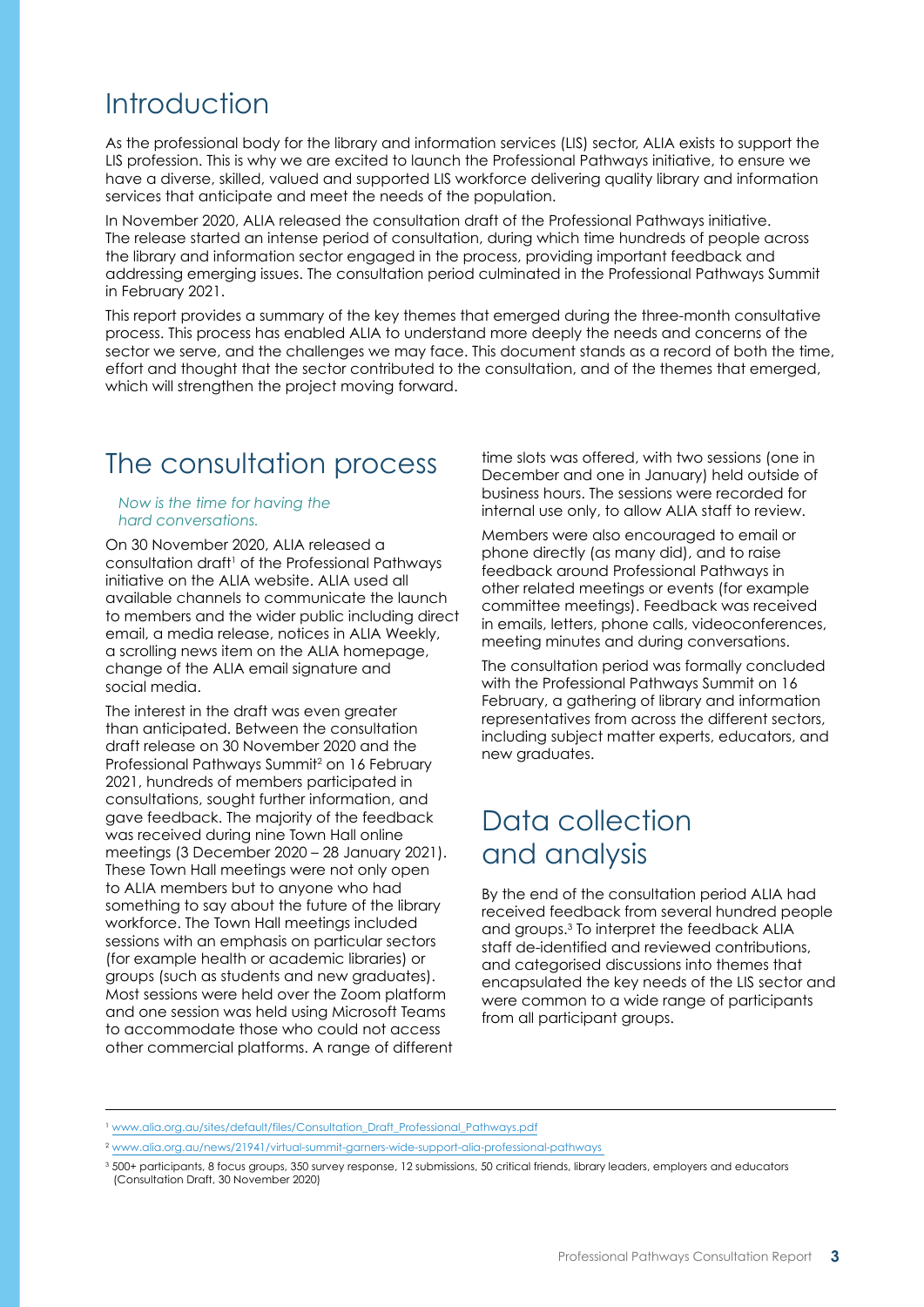# <span id="page-3-0"></span>The report

This report is a high-level record of the consultations grouped into key themes. It is acknowledged that these themes have been influenced by the framing of the consultation draft itself and that any categorisation of the subject matter is always subjective, especially in areas of overlapping interest.

# The themes

*It is about being brave and changing antiquated systems and practices, about being open to risk and overcoming the 'set and forget' mentality.*

Across the online forums, chat messages, breakout rooms, emails and conversations, there was sectorwide recognition of the change this initiative will bring, and enthusiasm for the potential of Professional Pathways. There were also helpful and considered suggestions about ways to strengthen the initiative and cautions about potential unintended consequences if the initiative was not well structured. The following section unpacks some of the major recurrent themes across the consultation.

### Professionalism

One theme dominated discussions, informing and shaping all other themes: that of professionalism. Professionalism was the overarching, if not always fully articulated, thread running throughout the whole consultative process. The questions were asked:

*What does it mean to be an LIS professional? What is meant by 'professionalism' in the LIS sector? What is professional identity? How do you become a 'professional'? Can you be a professional if you don't have a university degree?*

While there was strong support for the concept of professionalism, participants had different understandings of what professionalism means in an LIS context. ALIA membership, ethos, skills, knowledge, academic attainment, social status, and lifelong learning were all raised as components of professional identity. Differing opinions on the process by which you become an LIS professional were raised, with participants having a range of views on the importance of attaining an accredited LIS degree, years of practice and other ways in which people could attain and demonstrate core skills and knowledge, including ethics, through practice.

For many, their professional identity was built on their information expertise and ethics. The importance of trust, and libraries as trusted institutions, was seen as something valuable that relied on people in libraries (and in wider information roles) having the right skills and ethics.

*Identity is about being able to position yourself within your workplace or job and having a firm sense of professional identity to support this positioning.*

While there was general agreement that workplaces can gain benefit from a greater diversity of skills, there were questions about how non-LIS qualified professionals will learn and put into practice the LIS ethos, sense of social justice and service delivery. Some people recounted challenges when non-LIS qualified people had been faced with issues around censorship or privacy and had not responded in a way that reflected LIS ethics and ethos. There was also concern that people without LIS technical knowledge and understanding of the LIS frameworks might over time damage the standing of the profession.

One point of consistency was that people believed LIS core values and ethics could be and should be defined and practised by people working in the LIS sector. There was strong agreement that it would be helpful for all people working in libraries to have a pathway to acquire these skills and ethos. There was also strong support for strengthening and celebrating the professionalism of the sector.

#### *For me, professional identity is supported by the unique core LIS skills, LIS ethos and a deep understanding of the profession. But it also includes social justice and service.*

While professionalism and an LIS professional identity were almost universally supported, there was concern about the impact of the word 'professional' for people working in roles that are categorised as 'para-professional' roles, such as library technicians. People in these roles can face struggles to have their specialist skills, knowledge and ethically aligned practice recognised when language such as 'professional' is used. There was also concern that these roles are more generally overlooked, despite their essential role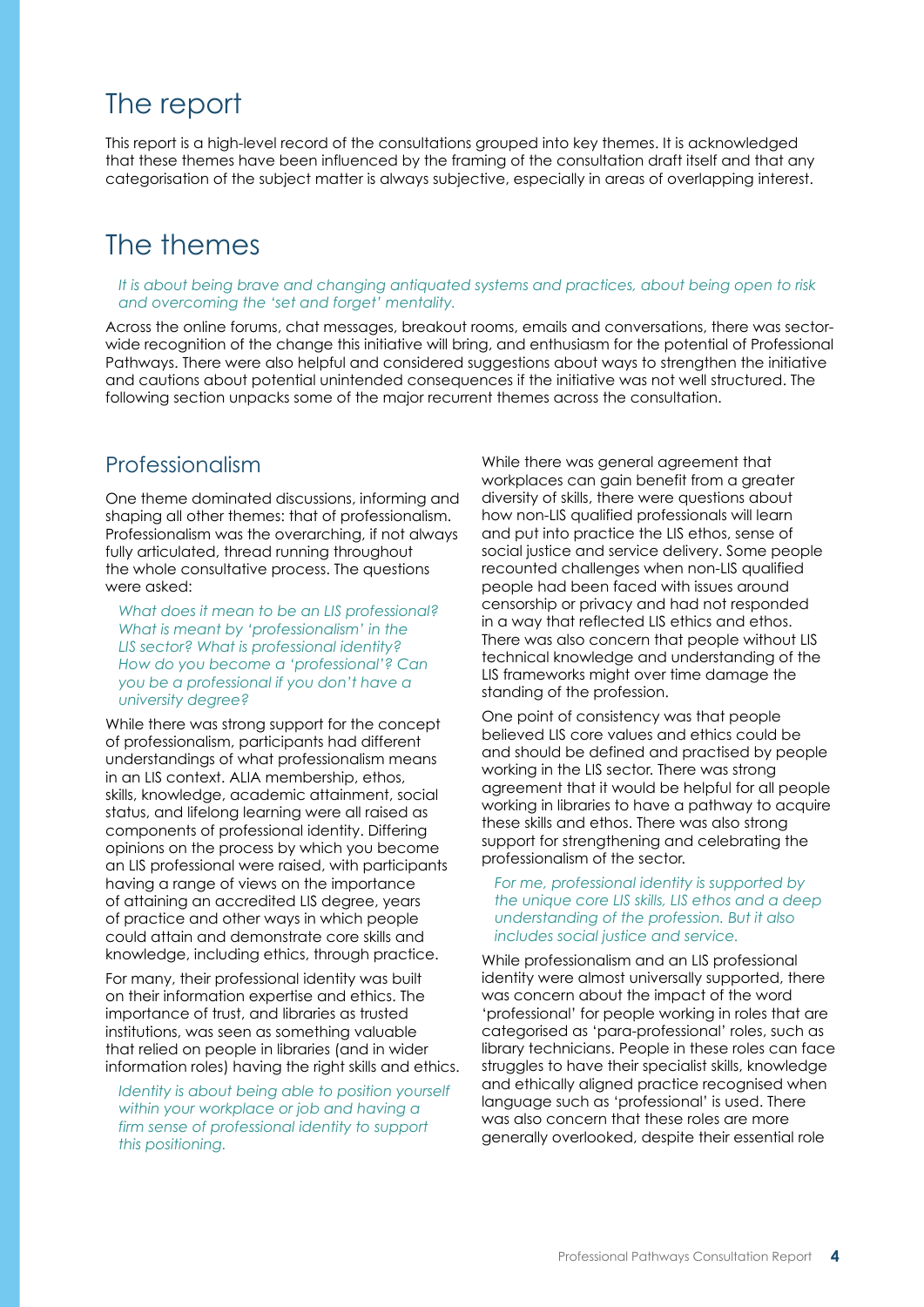<span id="page-4-0"></span>in providing library and information services. People cautioned that careful use of words and clearer definitions would assist the Professional Pathways project as it goes forward.

The changes to library and information services as technology, roles, and scope expand, all highlighted the need for the sector to attract and retain talented people with a wide range of skills. The role of continued professional development was raised in almost every consultation. People were strongly supportive of increased opportunities for meaningful professional development. A core component of professionalism for many people was taking control of your skills and development. Employers were strongly supportive of a culture of lifelong learning and reported a commitment to enabling employees to attain professional development goals.

## Advocacy and marketing

#### *What is the elevator pitch?*

There was consensus across the board that the LIS brand, the external face of professional identity, needs greater advocacy and marketing, internally and externally. Although 'librarian' is an established, universally recognised and trusted brand, with instant public recognition, LIS professionals believe their skills need to be more recognised, valued and supported in a world where expertise in information management is no longer the sole province of librarians. More external promotion of LIS professionalism could increase demand for LIS skills and for library and information solutions.

Some people contended that the LIS brand itself needs to be re-evaluated and updated. Trust and reliability are central to public perceptions of librarians, which supports the librarian brand. However, the downside of a strong knowledge of the word 'librarian' is that many people associate it with older stereotypes, and do not understand what the job entails, or the skills required.

*The public still sees us as a 'bun and glasses' profession. Improving the external understanding of the sector and profession would change this perception, as would increasing diversity, but perhaps most importantly, being known for LIS expertise would lead to our services being more widely sought and respected by other sectors.*

Every participant agreed that stronger communications, both within and without the profession, would be helpful.

## **Partnerships**

#### *Together we are stronger.*

The need for partnerships between all stakeholders in the LIS sector was a recurring theme expressed across all platforms, including stronger partnerships between employers and educators. Partnerships were considered essential to the effectiveness and sustainability of the changes the Professional Pathways initiative will bring.

There were concerns raised from many different sectors that there is currently a disconnect between what is offered in LIS courses and what is needed for work-ready graduates. LIS educational courses need to be more responsive to workplace requirements and would benefit from stronger links with industry. Suggestions to increase the information flows and cooperation between educators and employers were made. A facilitated, networked response to create an employer-relevant LIS professional framework would go a long way to ensure LIS courses remain credible, contemporary, and available into the future.

*LIS education does the 'L' in library part well, and the 'I' in information part less well – more information architecture, data management and analytics, digital information management is required.*

Health librarianship and data integrity were identified as areas that are currently lacking adequate academic options and with skills gaps. Many people were keen to explore the potentials of short courses and microcredentials (both at university and VET level) to address skills gaps, emerging areas of practice and specialised skills. There were concerns expressed, though, that these shorter courses could reduce demand for the longer courses. Some educators saw the potential and relayed that this was a pathway that was very much being encouraged in their institutions, while others were more cautious. Consultation with employers, better communications, and workplace support for ongoing training courses (potentially guaranteeing enrolment) was suggested, as was support for LIS-associated areas such as research and advocacy.

*We want to be partnering with our educators, not apart from them.*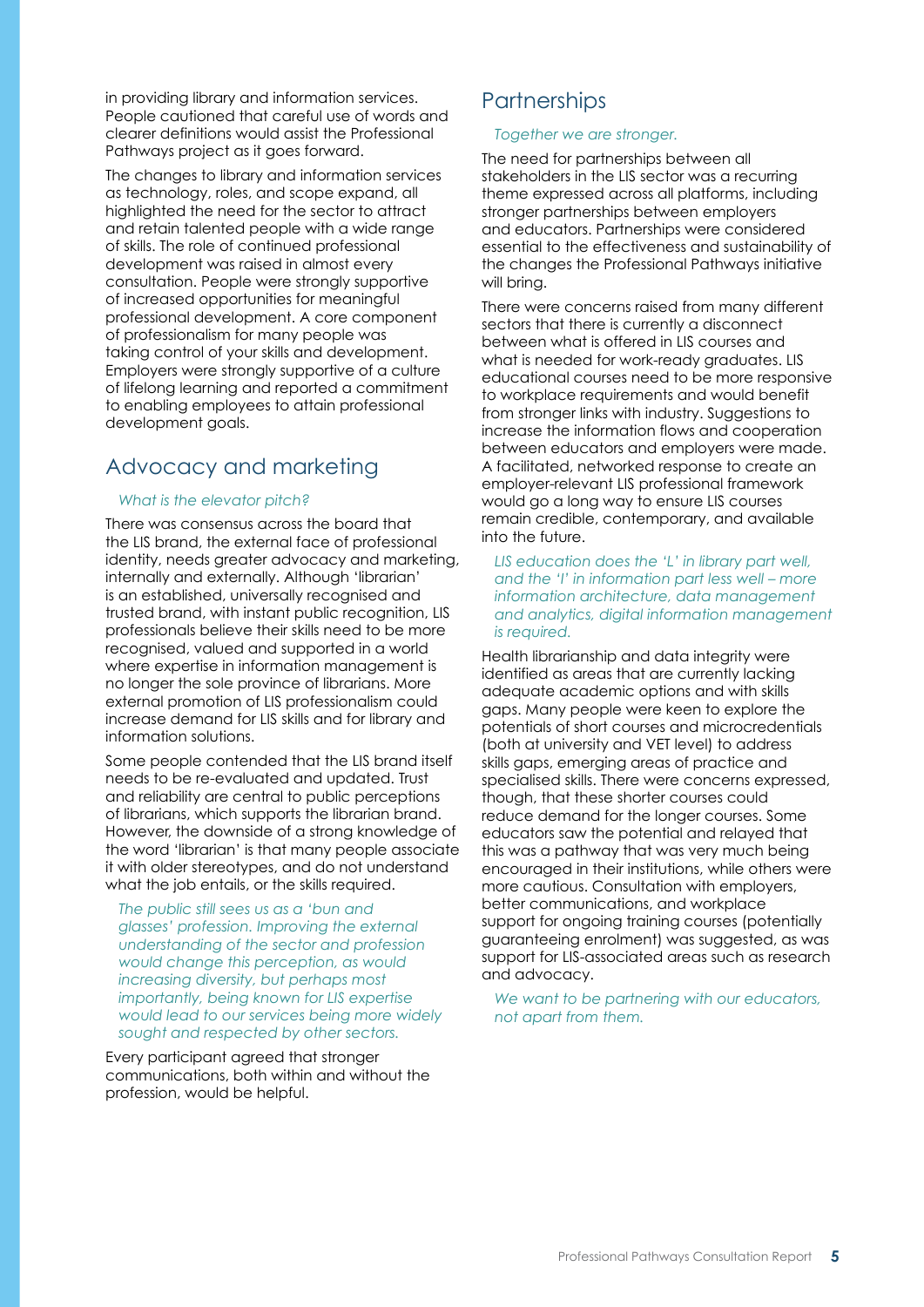### <span id="page-5-0"></span>Early career support

The need to feel supported through the student years and beyond was of particular concern to new graduates, and early career LIS professionals, younger generations, and non-LIS staff (library managers are increasingly in this category) were equally identified as groups requiring more inclusion and professional support.

Employers were asked to consider actions to attract and support new entrants into the sector as they built careers. Suggestions included traineeships and internships, mentoring and support for continued professional development. Such a move would not only contribute to the sustainability of the LIS profession but also to sustainable career progression.

### Leadership

#### *Are we supporting our next generation of leaders for when we [the current leaders] all retire?*

There was discussion about the importance of ensuring that up-and-coming LIS professionals have the opportunity to gain the broad management and leadership skills which would enable them to compete successfully with external candidates for the top positions in their organisations and outside the sector. It was noted that master degree courses include management content, but some people raised concerns that this was not at the right stage of people's career journeys for this material to be impactful. Mentoring schemes, leadership courses, and opportunities to gain experience were all identified as areas that could be improved. Some people noted that people needed to be open to moving out of their organisation, or even outside of the sector, to get the experience they needed to progress.

*When management positions come up in my local council, I want the library manager to be as competitive as the swimming pool manager.*

### **Diversity**

There was little argument that the profession would generally benefit from more diversity. Four areas identified as particularly important for the future sustainability and wellbeing of the LIS sector were cultural diversity, diversity of backgrounds and skills, age diversity and gender diversity.

#### *Do we look like the community we work for?*

People considered that greater cultural, age and gender diversity would reflect the shape and needs of the communities the library sector serves, helping to ensure that services

were anticipating and meeting the needs of the community. The importance of attractive and supportive pathways for Aboriginal and Torres Strait Islanders was noted as being particularly important, especially considering the significant Aboriginal and Torres Strait Islander collections held. More skills diversity would make the profession more adaptable to external workplace change and support the sustainability of the LIS sector through such changes.

People raised concerns that greater diversity of skills and background, especially if people were entering the profession without LIS qualifications, may impact the core LIS identity and professionalism.

*Bringing non-LIS people into libraries means we have a commitment to actively including them by recognising their value and contribution to the sector.*

### Specialisations

Discussions about LIS skills invariably led to debate about specialist skills: whether specialist skills should be built onto generic skills or whether training should offer specialisation from the start. This debate was of special concern to health and academic librarians who work in knowledge-intensive environments and must perform quite particular tasks, such as literature searches using evidence-based medical techniques and other forms of research support. Teacher librarians were recognised as another group requiring special attention. Health and teacher libraries were identified as sectors that had done excellent work in their areas of specialisation that other groups might emulate.

#### *In my job as a school librarian, I also act as literacy support, IT helpdesk, video production, administration, and event management. They didn't teach all of that at library school!*

It was agreed that, without doubt, LIS professionals require a diversity of skills in the modern workplace. However, the balance between generic and specialist skills was a recurring tension. There was also debate about the extent to which transdisciplinary skills were important, and at what stage of the career/ education these should really be emphasised. A reexamination of skills and clarification of the core skills was welcomed as a suggestion.

#### *Where's the balance between creating 'shelf-ready' librarians and 'place-specific' ones? Can microcredentials address this problem?*

Continual training to learn new skills then refreshing them was a constant refrain, heard in almost every consultation. Some people noted that a key part of the professional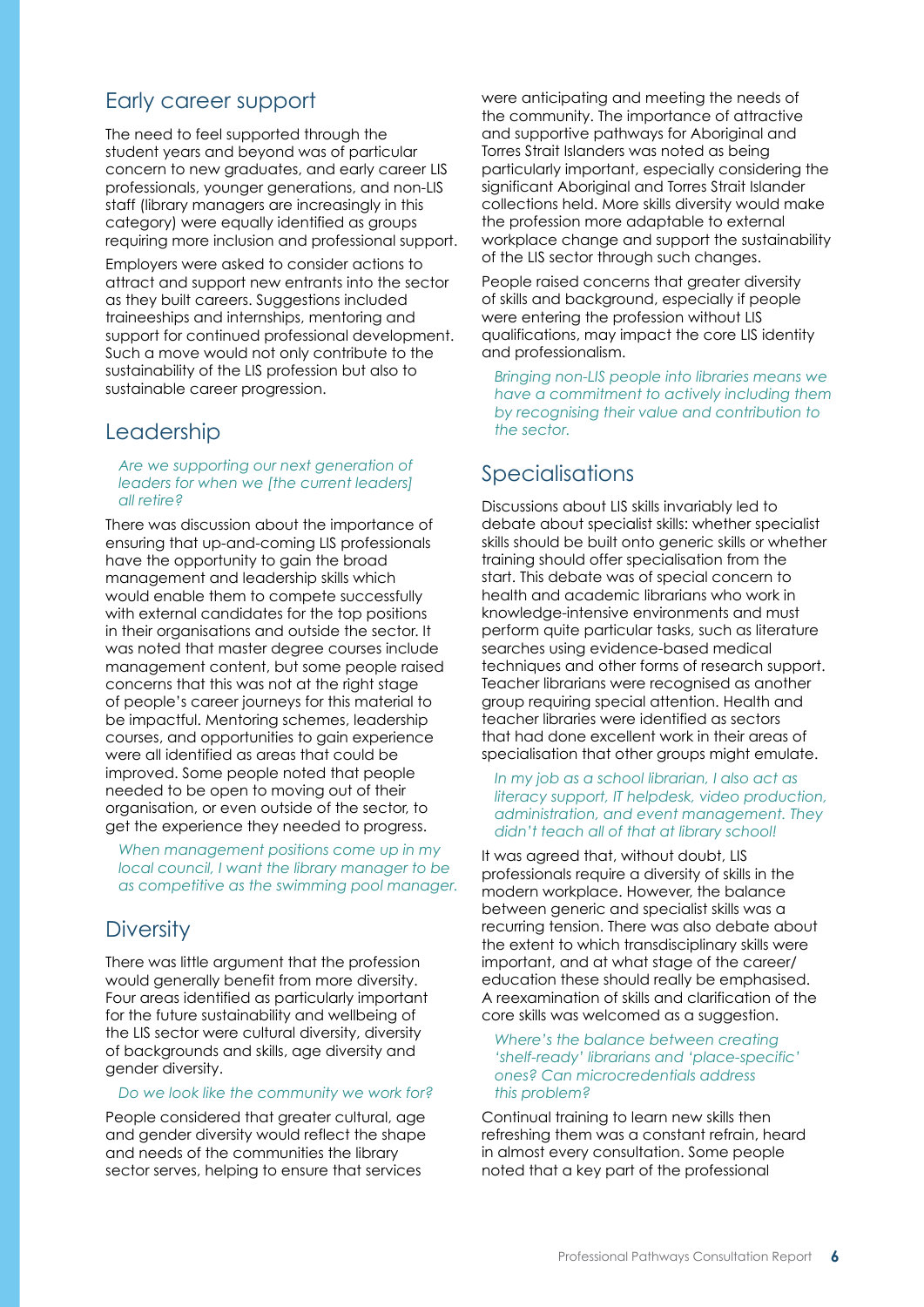<span id="page-6-0"></span>identity was taking control of your professional skill maintenance and development, and that continuing professional development was necessary, not negotiable. There was a desire for employers to challenge themselves to do more to actively support continued professional development, including practical help such as time and resources, and actions to show that skills and professional development are valued.

### Change and sustainability

There was a consensus that for sustainability into the future, positive change is needed. However, people differed on what positive change looks like across the sector. The need for bravery to change things that don't work, or that don't work well, and 'failing forward' were raised, often seemingly in response to a perception that LIS workplaces could be overly processbased and risk-averse. Others raised the idea that opportunities for more practice-based or workplace-based research could create new solutions and growth,

Terminology was the concern of a number of people looking to the trends in the wider workforce. Simple steps like rebranding 'information literacy' as the trendier 'media literacy' may lead to more opportunities. The need for language to describe transferrable skills was raised. People had differing opinions on the terminology of 'librarian', 'information professional' or 'knowledge manager' for job titles.

With change, there is always the potential for unexpected consequences, but it was proposed that now is the time for having the hard conversations, while members and stakeholders are engaged and listening. The strong commitment and appetite for action emerging out of the Professional Pathways Summit create the opportunity to make a real, sustainable, difference. Change brings opportunity.

*COVID has, I think, highlighted the value of librarians. Health librarians have been tapped on the shoulder to find rapid evidence in a fast-changing pandemic environment. Public libraries have promoted social cohesion and have bridged social isolation more than ever this year.*

# Acknowledgments

A huge thank you to all the people who have contributed to the consultations, both in response to the consultation draft and also to those who contributed to the shaping of the draft. Thank you also to all those people who continue to provide feedback, question, suggest and generally engage with the project. We are listening.

A special vote of thanks to ALIA President Viv Barton, whose Presidential theme of education was the catalyst for the project. And a final thank you to Kate Bunker, ALIA's former Director of Learning who led this initiative to the consultation stage.

# Further reading

This paper should be read in the context of other reports produced by ALIA, including:

- The future of library and information science education in Australia4
- The future of library and information science education in Australia: discussion paper<sup>5</sup>
- ALIA President Viv Barton's Professional Pathways message<sup>6</sup>

<sup>4</sup> [read.alia.org.au/future-lis-education](http://read.alia.org.au/future-lis-education)

<sup>5</sup> [read.alia.org.au/future-library-and-information-science-education-australia-discussion-paper](http://read.alia.org.au/future-library-and-information-science-education-australia-discussion-paper) 

<sup>6</sup> [youtu.be/vgh\\_1H9k-nw](https://www.youtube.com/watch?v=vgh_1H9k-nw)